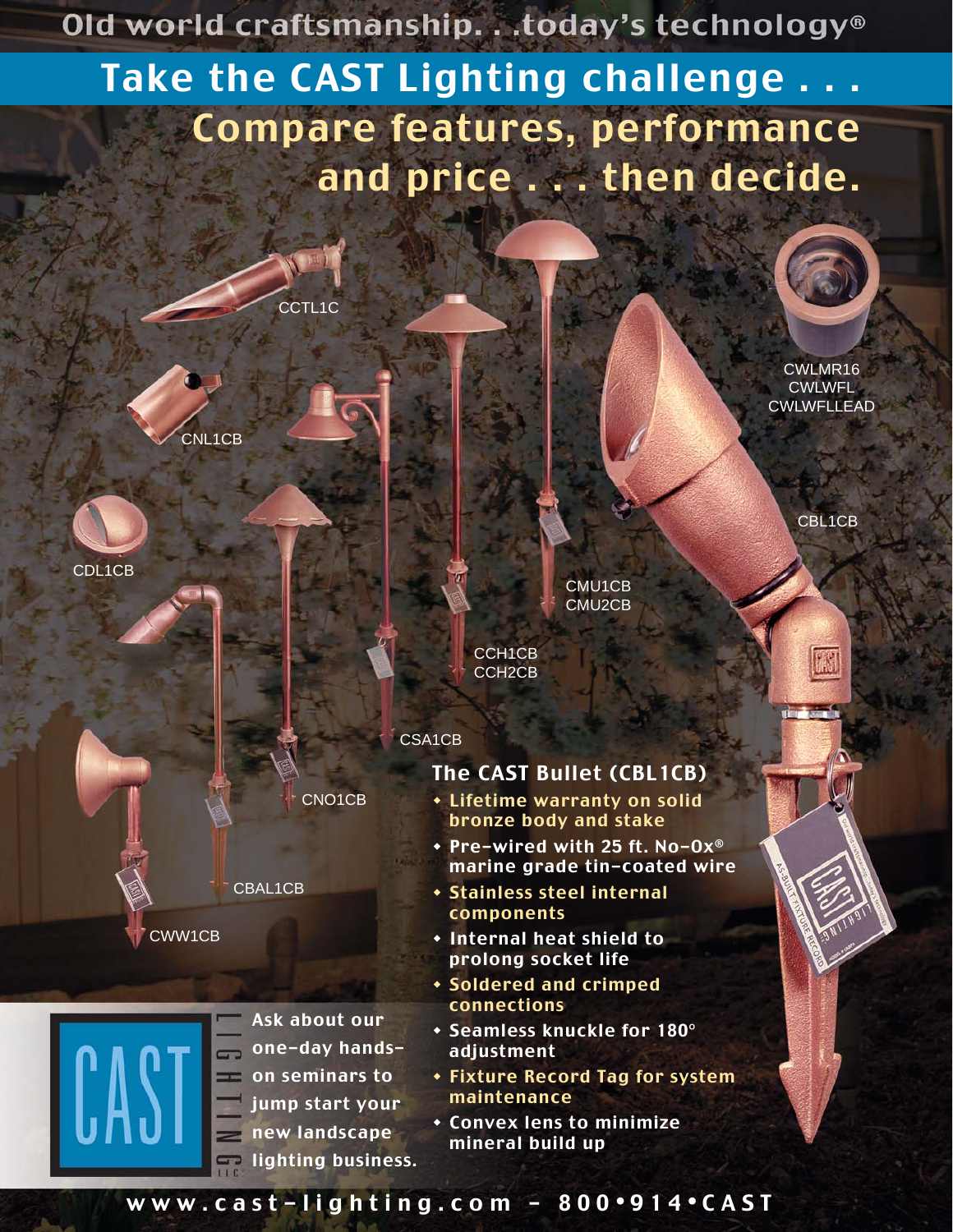# The CAST System of Landscape Lighting Installation

#### **A tested and proven system used successfully by thousands of landscape professionals**

#### **The CAST System at a Glance**

#### **A combination of durable, well engineered products and fool-proof methods that work together for the highest possible system integrity.**

The CAST system achieves the best possible system integrity by providing tools and support for the various stages of the project: planning, installation, testing, voltage adjustment, documentation and maintenance.

#### **Planning**

#### **Simple to use and accurate – forms and tools for successful planning.**

Customized worksheets and planning guides assist the designer in calculating and selecting system components. Accurate formulas predict voltage loss and aide the designer in the selection of wire gauge and transformer type.

#### **Installation**

**A wiring method to ensure even distribution of voltage and corrosion-proof wire connections.**

The installation phase of the system relies upon the following CAST product features:

- Solid bronze or copper fixtures prewired with tin-coated No-Ox® marine grade wire
- ◆ Spider Splice<sup>®</sup> junctions
- No-Ox<sup>®</sup> home run wire
- Transformers designed for quick and secure connections
- Using these products, the

designer lays out the installation with Spider Splice® junctions positioned near fixture locations. Each junction accommodates up to 6 fixture wires. Since each fixture is pre-wired with a 25 ft. wire the distances from Spider Splices® to fixtures are equal and the voltage losses will be identical. This ensures all fixtures on a single Spider Splice® will receive the same voltage. The only splices in the field are in the protected Spider Splice® junctions.

#### **Testing and Voltage Adjustment**

*Learn the CAST System of Installation at a full-day hands-on seminar or purchase a copy of the CAST Landscape Lighting Training Manual.*

# $H -$ **THERE** EEEEEE

CAST provides both online and printed forms for accurate calculations.

#### **Accurate voltage measurement – the number one priority.**

After splices have been made, all home run wires are

connected to the 12 volt tap of the transformer and the system is powered up. The extra large terminal blocks in CAST transformers allow the connection of all home run wires.

The installer then tests the voltage using the testing wires in each Spider Splice®. From these meas-

urements voltage drops are noted Spider Splice® junctions proand home run wires are shifted to

the correct voltage taps.



vide an ideal testing point.

**Documentation and Maintenance Accurate and permanent documentation of system information – essential for proper system maintenance.**

After the fixtures have been adjusted and aimed, the installer uses a center punch to record system information on the CAST Fixture Record Tags. These stainless steel tags are included with all CAST staked fixtures. The



The CAST Spider Splice® wiring method ensures equal distribution of voltage to all fixtures.



CAST Fixture Record Tags allow the installer to record vital system information. (Patent pending.)

To learn more about CAST Lighting, go to www.cast-lighting.com or call 800•914•CAST



 $\geq$ ౚ

### www.cast-lighting.com – 800 • 914 • CAST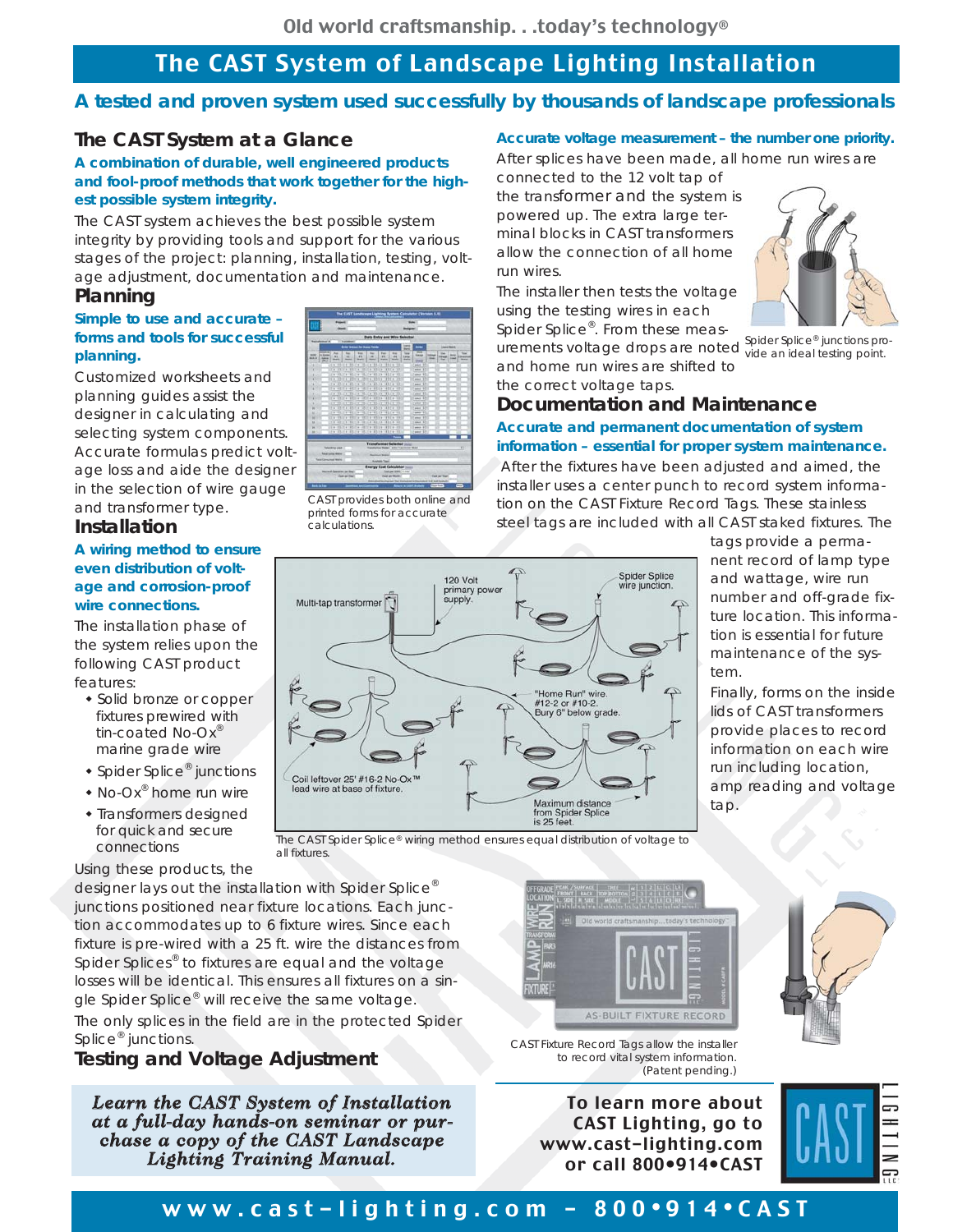# Old world craftsmanship. . .today's technology<sup>®</sup> Take the CAST Lighting challenge... Compare features, performance and price. . .then decide.







**Power Pro Series Journeymen & Export Series**

#### **Features**

**Resin Sealed Toroid Core** – Not laminated El type. Toroid cores run cooler, are 8-10% more efficient, are lighter and produce no noise.

**"Full Load" Common Configuration (Patent Pending)** – Extra common tap allows 100% use of transformers' capacity – a CAST exclusive. (On Master Series.)

**Wide Selection of Voltages and Wattages** – Models available up to 1500 watts with taps of 12v to 22v. Export models offer 220v or 240v at 50/60Hz.

**All Voltage Taps accept Full Load** – The entire transformer load can be connected to a single voltage tap – a CAST exclusive.

**UL Compliant** – Journeymen & Export Series are UL 1838 compliant and "Pool and Spa" rated. Master and Power Pro Series are UL 506 compliant.

**No-Ox® Wire** – Tin-coated, marine-grade internal wiring rated to 150ºC, impervious to corrosion – exceeds UL standards.

**Primary and Secondary Magnetic Circuit Breakers** – No thermal reset buttons or bus fuses to replace. (Both primary and secondary breakers on Master Series; other series have secondary breakers only.)

**Dedicated Wire Testing Loop** – For measuring primary load. A convenient and safe testing point that can be used with time clock and photocell in place.

**Quick-Connect Photocell and Time Clock Options with Power Bypass Relay** – Outlets on the inside panel accommodate CAST manual or digital time clocks and standard or remote photocells – also X-10 compatible. Knockouts on both sides of the transformer give maximum mounting flexibility. To protect these control units, instead of driving the full load of the transformer through these sensitive components, a relay is used sending only a tiny current through the time clock and photo cell, prolonging their life. (On models 900w and above.)

**Oversized 125 Amp Terminal Lugs** – Each lug accommodates up to (10) #12/2 wires. Lightning fast voltage adjustment between taps.

**304 Brushed Stainless Steel Enclosure Inside and Out** – (SS models only)

**Dropdown Bottom Panel Knockouts accommodate 2" Conduit**

**2" x 24" PVC Conduit included to House Home Run Wires** – (Master Series only)

**English/Spanish Installation Manual**

16 models to accommodate any project



#### Master Series™

Capacities: 900W, 1200W, and 1500W – Taps: 12v, 13v, 14v, 15v, 16v, 17v, 18v

Journeymen Series™

Capacities: 300W, 600W, and 900W – Taps: 12v, 13v, 14v, 15v

Power Pro Series™ Capacities: 900W and 1200W – Taps: 12v, 13v, 14v, 15v, 16v, 17v, 18v, 20v, 22v

Export Series™ (220v, 240v, 50/60Hz) Capacities: 300W, 600W and 900W – Taps: 12v, 13v, 14v, 15v

# www.cast-lighting.com – 800 • 914 • CAST